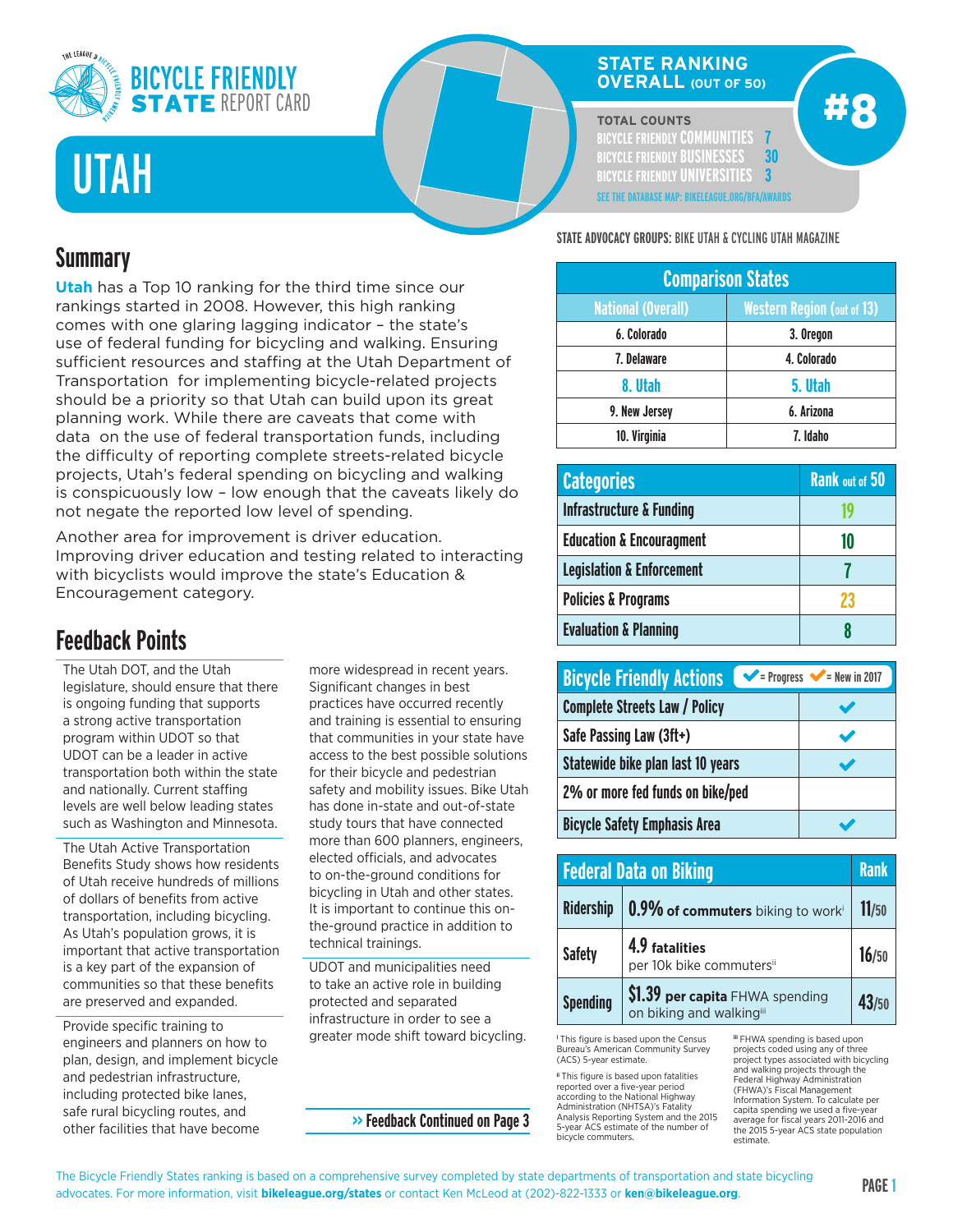

The Category Scores below are aggregated from smaller sub-categories—each of which is sorted in descending order, from the topic with the highest possible points available to least.

| <b>Infrastructure &amp; Funding</b><br>Ranked 19th of 50 States                                                                                                                           |              |
|-------------------------------------------------------------------------------------------------------------------------------------------------------------------------------------------|--------------|
| <b>Design and Existence of Infrastructure</b><br>Has the state made it easy to build bicycle infrastructure and<br>installed a variety of infrastructure on state facilities?             | $19/38$ pts  |
| <b>State Transportation Funding</b><br>Does the state report that funding is allocated to bicycling?                                                                                      | $20/28$ pts  |
| <b>Use of Federal Transportation Funding</b><br>Does the state take advantage of available federal funding for<br>biking and walking?                                                     | $5/16$ pts   |
| <b>Planned and Recently Built Bicycle &amp; Pedestrian Facilities</b><br>How many lane miles of bicycle and pedestrian facilities has<br>the state reportedly planned to build and built? | $10/10$ pts  |
| <b>State Transportation Funding Restrictions</b><br>Does the state have any policies that limit the ability to fund<br>bicycling and walking infrastructure?                              | $8/8$ pts    |
| <b>Total of Possible 100 Points:</b>                                                                                                                                                      | $62/100$ pts |



|                                      | <b>Education &amp; Encouragement</b> |  |
|--------------------------------------|--------------------------------------|--|
| Ranked 10 <sup>th</sup> of 50 States |                                      |  |

| <b>State DOT Education &amp; Encouragement Support</b><br>Does the state DOT support bicycling and walking events and<br>education materials?                | $35/35$ pts |
|--------------------------------------------------------------------------------------------------------------------------------------------------------------|-------------|
| <b>Mode Share</b> Do many people bike to work and is that number<br>increasing relative to other modes?                                                      | $13/30$ pts |
| <b>Driver Education Requirements</b><br>Does the state require drivers to answer questions about<br>bicyclist safety as part of the driver's licensing test? | $5/20$ pts  |
| Advocacv<br>Does the state have a bicycle advocacy group that is a<br>member of the League of American Bicyclists or was<br>identified by the state?         | $15/15$ pts |
| <b>Total of Possible 100 Points:</b>                                                                                                                         |             |



| <b>Policies &amp; Programs</b><br>Ranked 23 <sup>rd</sup> of 50 States                                                                                                                  |              |
|-----------------------------------------------------------------------------------------------------------------------------------------------------------------------------------------|--------------|
| <b>Complete Streets</b><br>Does the state have a complete streets policy and processes<br>to support its implementation?                                                                | 30/56 pts    |
| <b>Design and Access Policies</b><br>Does the state have policies in place to ensure good design<br>and access for people who bike and walk?                                            | $11/25$ pts  |
| <b>State of Practice Development</b><br>Does the state support trainings on bicycle and pedestrian<br>infrastructure and complete streets implementation?                               | $9/13$ pts   |
| <b>Sustainable Transportation Policies</b><br>Does the state work incorporate multi-disciplinary<br>considerations in the development and implementation of<br>transportation projects? | $5/6$ pts    |
| <b>Total of Possible 100 Points:</b>                                                                                                                                                    | $55/100$ pts |

| <b>Evaluation &amp; Planning</b><br><b>Ranked 8th of 50 States</b>                                                                                        |             |
|-----------------------------------------------------------------------------------------------------------------------------------------------------------|-------------|
| <b>State DOT Bicycle &amp; Pedestrian Plans</b><br>Does the state have a bicycle and/or pedestrian plan and<br>does that plan follow best practices?      | 44/48 pts   |
| <b>Bicycle and Pedestrian Safety</b><br>Has the state made bicyclist and pedestrian safety an<br>emphasis and what does data say about safety?            | $26/34$ pts |
| Understanding People who Bike and Walk<br>Does the state have programs in place to collect data on<br>people who walk and bike?                           | $5/10$ pts  |
| <b>Formal User Group Engagement</b><br>Does the state have an official Bicycle and/or Pedestrian<br>Advisory Committee and does it follow best practices? | $6/8$ pts   |
| Total of Possible 100 Points:                                                                                                                             |             |

## Dig into the data: Robust interactive report + Downloads

The Bicycle Friendly State survey used to create this ranking is also the basis for a biennial report. Explore tons of bicycling, walking, & health data on states and cities at **bikingandwalkingbenchmarks.org**.







10% 1% 2% 83%

Walking Trips Biking Trips Public Transit Trips Car, Van, SUV, and RV Trips

**The Bicycle Friendly States ranking is based on a comprehensive survey completed by state departments of transportation and state bicycling PAGE 2<br>
a discrete Frances information with biladeanse and states as sorted less** advocates. For more information, visit **bikeleague.org/states** or contact Ken McLeod at (202)-822-1333 or **ken@bikeleague.org**.